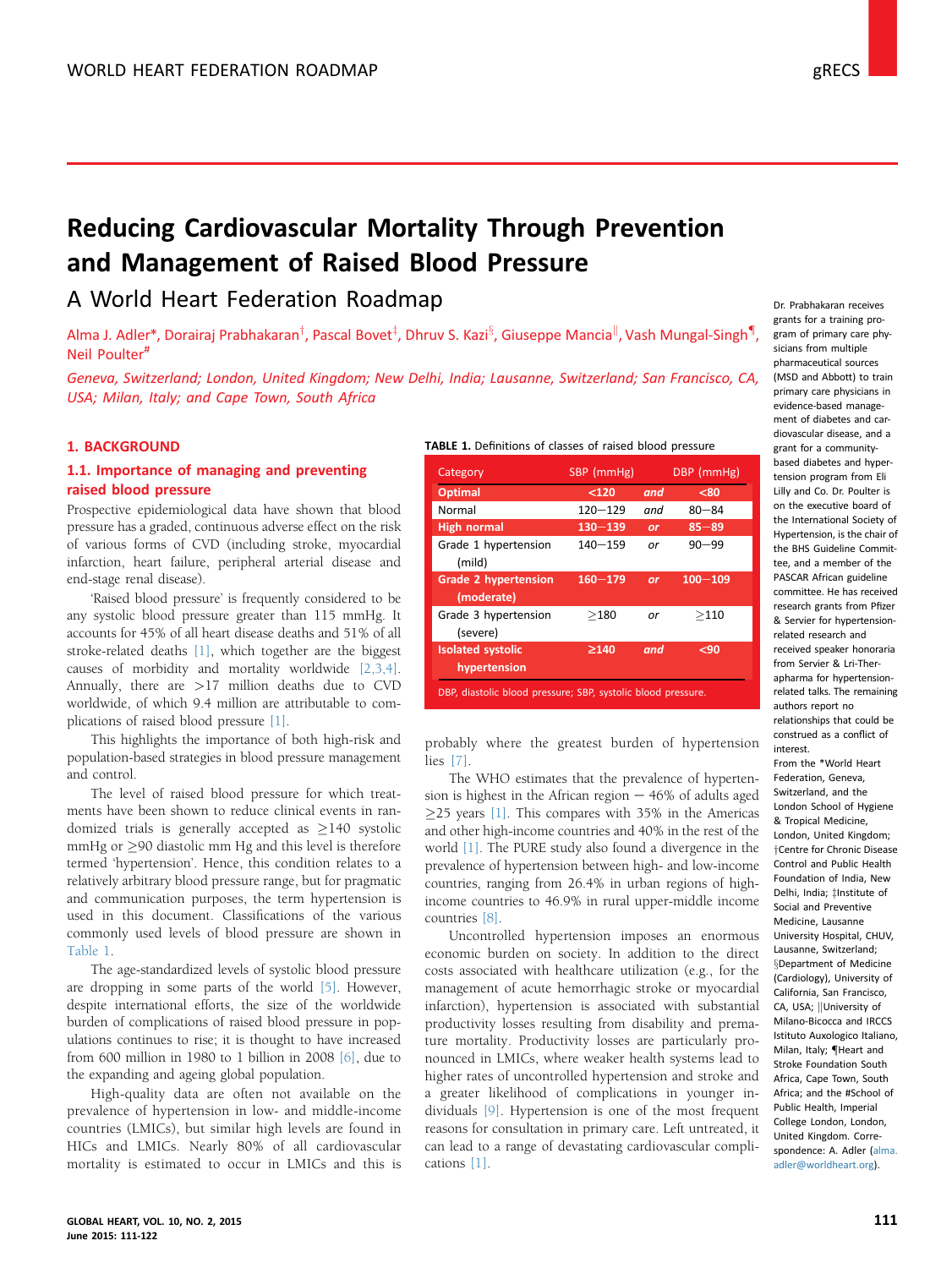GLOBAL HEART © 2015 World Heart Federation (Geneva). Published by Elsevier Ltd. All rights reserved. VOL. 10, NO. 2, 2015 ISSN 2211-8160/\$36.00. [http://dx.doi.org/10.1016/](http://dx.doi.org/10.1016/j.gheart.2015.04.006) [j.gheart.2015.04.006](http://dx.doi.org/10.1016/j.gheart.2015.04.006)

The World Heart Federation Raised Blood Pressure Roadmap focuses on hypertension. This is because randomized controlled trials have shown a reduction in CVD events when treating individuals with this level of blood pressure. We estimate that the greatest impact on the prevention of CVD events can be made among those in the hypertensive range in the short time that is available to achieve the NCD targets (up to 2025). However, this highrisk-orientated approach does not deny the critical importance of primordial prevention.

Given the apt description of hypertension as a 'silent killer' and the lack of awareness about raised blood pressure in LMICs, opportunistic screening and awareness are the key first steps to improving management and prevention. As a consequence, the known burden of people with hypertension will  $-$  paradoxically  $-$  show an initial rise due to improved screening processes. Hence, a reasonable target for this roadmap is a 25% increase in controlled blood pressure among individuals who have been diagnosed with hypertension.

For those diagnosed with hypertension, lowering blood pressure with drugs reduces the risk of subsequent cardiovascular events  $[10]$ , including a 35-40% reduction in the risk of stroke and a 20-25% reduction in the risk of myocardial infarction and heart failure  $[11-13]$  $[11-13]$ .

For individuals with hypertension or high normal blood pressure ([Table 1\)](#page-0-0), or those at an increased risk of raised blood pressure, lifestyle modification is recommended to reduce modifiable risk factors, along with advice for rescreening.

Modifiable risk factors associated with the development and maintenance of raised blood pressure include:

- Unhealthy diet, with high salt content or insufficient fruit and vegetables;
- Harmful use of alcohol;
- Physical inactivity; and
- Overweight and obesity.

Once raised blood pressure is established, control is often attenuated due to inadequate treatment, medication non-adherence and unhealthy diets and lifestyles.

#### 1.2. The care gap

A 'care gap' refers to the discrepancy between best practice (based on high-quality evidence) and the care provided in usual clinical practice. It can include situations in which interventions with proven efficacy are underutilized.

Care gaps are seen in practically all countries, including high-income countries. However, they are most marked in LMICs, particularly in rural and underresourced settings.

# 1.2.1. Low awareness and control

The PURE study showed low levels of awareness, treatment and control of hypertension in all regions of the world (Table 2) [\[8\]](#page-8-0).

Awareness in LMICs may be low in part because of the belief that hypertension is a disease of 'rich countries'. Hence, screening programs may not exist. In addition, health systems in many LMICs are not equipped for the prevention and management of hypertension.

In high-income countries, the proportion of patients with undiagnosed raised blood pressure has declined in recent years. However, there remains a considerable unmet need. For example, in the US, the National Health and Nutrition Examination Survey found a growing gap between insured and uninsured adults, with the proportion of adults with hypertension who were uninsured rising from  $12.3\%$  in  $1988-1994$  to  $17.4\%$  in 2005e2010 [\[14\]](#page-8-0).

A series of nationally representative cross-sectional studies in England showed that overall awareness, treatment and control of hypertension improved dramatically between 1994 and 2011 [\[15\]](#page-8-0). In 2011, 71% of people with hypertension were aware of it and 63% of treated patients achieved blood pressure control. Hence, despite the large unmet need, it is possible to substantially improve hypertension control at a national level in only a few years.

TABLE 2. Awareness, treatment and control of hypertension

| Income level                                                   | N      | Aware<br>(% ) | <b>Treated</b><br>(%) | Controlled<br>(% ) |  |  |
|----------------------------------------------------------------|--------|---------------|-----------------------|--------------------|--|--|
| <b>High</b>                                                    | 6263   | 49.0          | 46.7                  | 19.0               |  |  |
| Upper middle                                                   | 18.123 | 52.5          | 48.3                  | 15.6               |  |  |
| <b>Lower middle</b>                                            | 23.269 | 43.6          | 36.9                  | 9.9                |  |  |
| Low                                                            | 10.185 | 40.8          | 31.7                  | 12.7               |  |  |
| <b>Total</b>                                                   | 57.840 | 46.5          | 40.6                  | 13.2               |  |  |
| Hypertancian defined as systelic blood pressure $>140/90$ mmHg |        |               |                       |                    |  |  |

Hypertension defined as systolic blood pressure  $\geq$ <br>Data from the PURE study [8]. 140/90 mmHg.

# 1.3. Treatment cascade and the need to understand 'the effect of health systems'

There are numerous reports and guidelines that outline optimal individual-level strategies for the management of hypertension. Most focus on the clinical evidence, which, although necessary, is not sufficient to implement optimal care. Health care professionals and patients exist within local, regional and national health systems that can contribute to differences in outcomes across populations. As shown in [Figure 1,](#page-2-0) even when an intervention has proven efficacy in clinical trials, its real-life effectiveness will also rely on other healthsystem factors.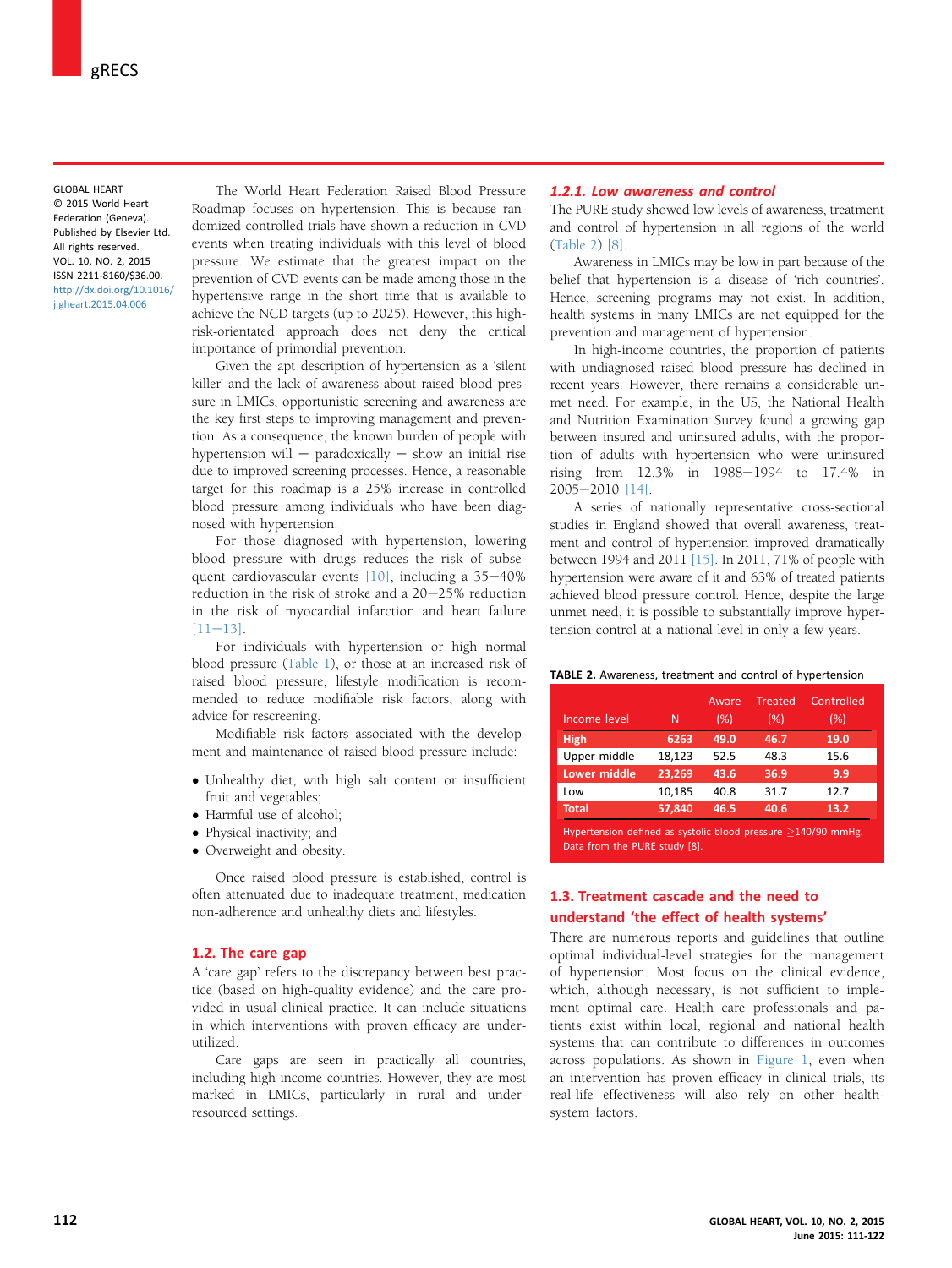<span id="page-2-0"></span>Reducing the gap between the theoretical efficacy of priority interventions and their real-world effectiveness requires a careful analysis of potentially modifiable health system barriers. This must then be followed by the development and implementation of practical, context-specific strategies (facilitators) to overcome them [\[16\].](#page-8-0)



FIGURE 1. Treatment cascade for patients with hypertension.

#### 1.4. Goals of the roadmap

The objective is to present a practical roadmap that summarizes potential roadblocks (at different health-system levels) along the care pathway for patients with, or at-risk of developing, hypertension. The Roadmap presents potential solutions to overcoming these roadblocks and includes case studies from low-, middle- and high-income countries.

The evidence supporting population-based strategies for lowering blood pressure are relatively sparse but may be cost effective. (e.g., Refs [\[17,18\]](#page-8-0)) However, they are not the focus of this Roadmap and will be discussed in subsequent documents.

This report concentrates on hypertension as a single risk factor, as an entry point to the prevention of CVD, rather than using the absolute risk approach. Hypertension does not normally occur alone and is often accompanied by other adverse risk factors which feed into the absolute risk status.

Although there is a strong epidemiological rationale for using the absolute risk approach, there is still uncertainty regarding how best to implement it in practice and there are no randomized controlled data to support its use. In addition, this approach may be too complicated (particularly in LMICs). Meanwhile, the overall risk approach is included in recommendations when considering the blood pressure threshold to initiate medical treatment and future documents will address this approach, as well as the use of risk scores for cardiovascular prevention.

# 2. PRIORITY STRATEGIES TO DECREASE THE PREVALENCE OF RAISED BLOOD PRESSURE

# 2.1. Population

The Roadmap considers four populations:

- 1. People who are unaware of their blood pressure status: these individuals need to have their blood pressure measured through opportunistic screening (section 2.2.1).
- 2. People who are aware that they have raised blood pressure, but their blood pressure remains uncontrolled: these individuals need access to quality treatment ([section 2.2.2\)](#page-3-0).
- 3. People who are aware that they had raised blood pressure, and their blood pressure is now under control: these individuals require follow up to ensure continued control [\(section 2.2.2.3\)](#page-4-0).
- 4. People who are aware that they do not have raised blood pressure: these individuals should continue to have periodic screening and lifestyle advice.

# 2.2. Key steps for improving hypertension management

To lower the prevalence of uncontrolled hypertension, there are a number of key steps:

- Opportunistic screening so that people are aware of their blood pressure status (section 2.2.1).
- Effective drug treatment for:
	- $\circ$  All individuals with systolic blood pressure  $\geq$ 160 mmHg or diastolic blood pressure  $\geq$ 100 mmHg.
	- $\circ$  All individuals with systolic blood pressure  $\geq$ 140  $mmHg$  or diastolic blood pressure  $\geq$ 90 mmHg, if they are considered to be at overall high-risk [\(section 2.2.2](#page-3-0)).
- Education for all hypertensive individuals on the importance of lifelong adherence to lifestyle modification and medication use ([section 2.2.3\)](#page-4-0).

#### 2.2.1. Screening

A key challenge in reducing the overall burden of hypertension is to address the fact that most hypertensive individuals are asymptomatic for a variable but prolonged period prior to a significant cardiovascular event. Thus, screening strategies are crucial.

Screening for hypertension is relatively simple and there are standard management algorithms that can be deployed for best use of resources [\[19\].](#page-8-0) Opportunistic screening can be conducted when individuals have contact with Health Care Professionals (HCPs) in workplaces, as part of antenatal care, in pharmacies, and in mobile units set up specifically for screening. People can be engaged through mass media campaigns, media, mail, or through points of contact. Local facilities will determine optimal practice.

As a minimum, doctors should screen patients attending clinics for any reason at least once a year, although this should be done only when there is possibility of treatment. Caution must be exercised not to over interpret blood pressure that is raised for other reasons (e.g., pain).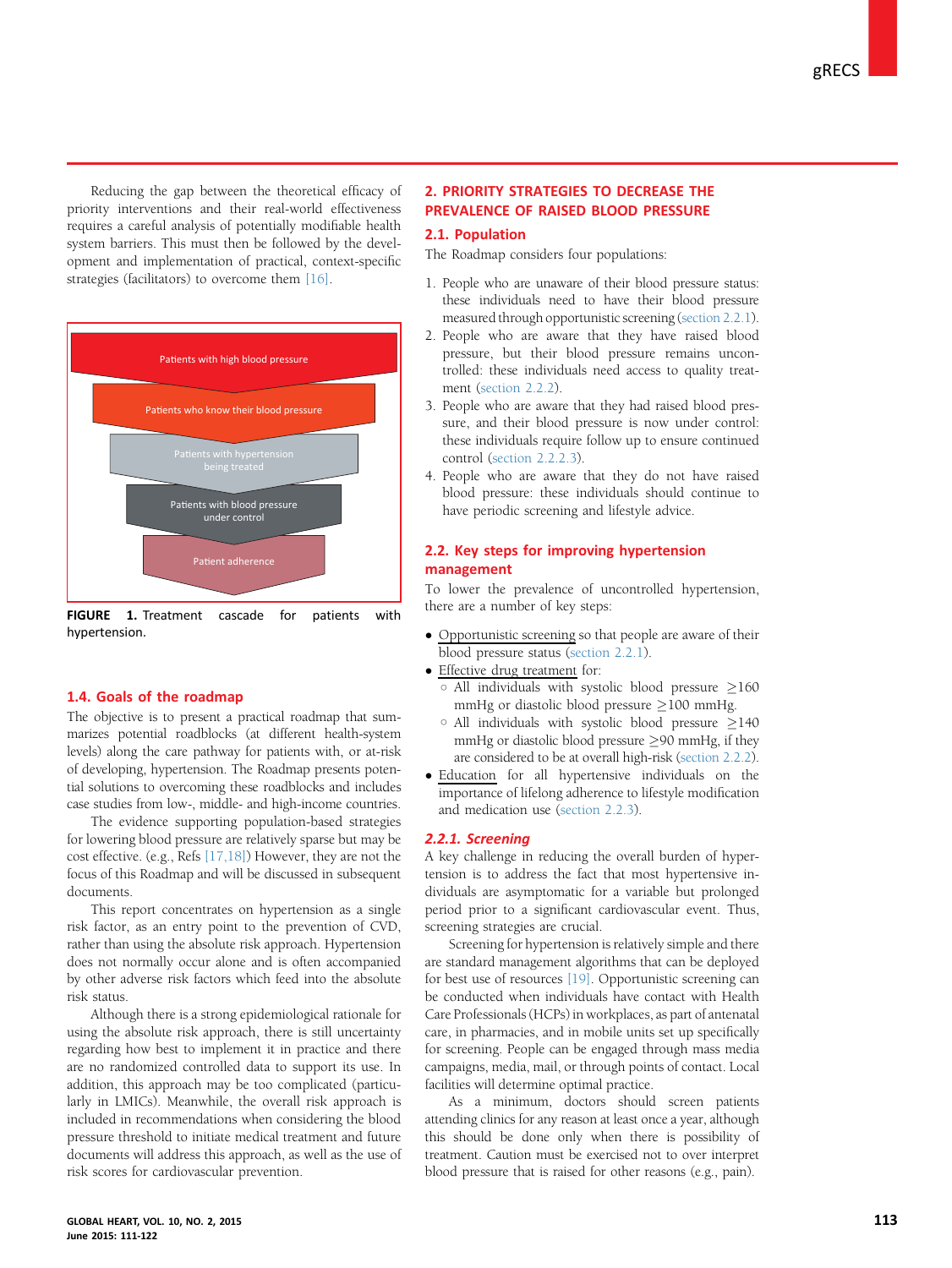<span id="page-3-0"></span>The ideal method of screening involves 24-hour ambulatory or home-based methods [\[20,21\]](#page-8-0). However, these are often not feasible for practical reasons and the minimum best practice is probably to take serial paired blood pressure readings over a period of time. If a patient is on the borderline, they should have more screening done before a treatment decision is made.

Failure to carry out multiple screenings to confirm the diagnosis may lead to false positives [\[22\]](#page-8-0). However, in low-resource settings, this may not be possible. In such instances, two readings in sequence are recommended at each screening. If the first is normal (<140/90 mmHg), it is not necessary to conduct a second reading. If there is a >10 mmHg difference between the two readings, a third should be made and the mean of the last two used.

If the average is  $>160$  mmHg, the patient should be treated with drugs and dietary and lifestyle advice immediately. If the average is  $140-159$  mmHg, the patient should be given dietary and lifestyle advice and instructed to return in  $1-2$  months; if the mean blood pressure remains at  $140-159$  mmHg and they are at high risk (according to local definitions), drug treatment should be added. If mean blood pressure is <140 mmHg, dietary and lifestyle advice should be maintained.

# 2.2.2. Treatment

2.2.2.1. Treatment thresholds. Most guidelines define hypertension as systolic blood pressure  $\geq$ 140 mmHg and/or diastolic blood pressure  $\geq$ 90 mmHg, or the patient being prescribed antihypertensive agents  $(Appendix A)$  $(Appendix A)$  $(Appendix A)$ . However, the guidelines differ regarding treatment thresholds ([Appendix A](#page-10-0)).

For pragmatic reasons, the WHF Roadmap recommends the following after serial readings (Table 3):

2.2.2.2. Medications. Recommended treatments also differ across guidelines [\(Appendix A](#page-10-0)). Ideally, medications should have been shown in clinical trials to reduce blood pressure and cardiovascular morbidity and mortality in the type of population and patient for which they are being prescribed. However, such data are often unavailable.

In the absence of such data, it is not surprising that guidelines vary in their recommendations. These inconsistencies highlight the need for more trial data to inform optimal drug selection and sequencing. Meanwhile, we recommend that, in addition to the consideration of local guidelines, drug availability, and affordability, physicians consider the following general principles:

- 1. It is critical that blood pressure levels of hypertensive patients are effectively lowered, and the means whereby that is achieved are probably of secondary importance.
- 2. Coexisting conditions are likely to influence the ideal therapy for individual patients.
- 3. Because the majority of patients with hypertension require two or more drugs to achieve blood pressure control, several hypertension guidelines make the pragmatic recommendation (albeit not as yet confirmed by supportive RCT data) to initiate therapy with two drugs (initially at low doses). Based on observational data, this approach is associated with more rapid and effective blood pressure lowering with fewer side-effects, with being more cost-effective, and being more likely to prevent associated cardiovascular events. The benefits of such an approach are likely enhanced by the use of single pill combinations of drugs where they are cheap and available.
- 4. In addition to blood pressure lowering, also try to improve other risk factors (particularly smoking and cholesterol levels) because these added measures are also likely to reduce morbidity and mortality.

An economic model assessing first-line drug treatment of hypertension with generic angiotensin-converting enzyme (ACE) inhibitors or angiotensin receptor blockers (ARBs), beta-blockers, dihydropyridine calcium channel blockers (CCBs), and thiazide-type diuretics compared with no intervention found that treatment was highly costeffective [\[23\].](#page-8-0) Health outcomes (based on quality-adjusted life years) were improved, and there were cost savings with all drug classes relative to no treatment.

In general, the use of generic rather than proprietary medications can substantially reduce the cost of care, both by reducing medication costs and by reducing long-term complications due to improved adherence. However, the quality of generic agents is critical to their recommended use.

The unaffordability of essential cardiovascular medicines in LMICs is well documented [\[24\].](#page-8-0) The PURE study found that the lowest uptake of antihypertensive drugs was in low-income countries and hypothesized that even though low-cost generics were available, cost (as proportion of income) was still a limiting factor [\[8\]](#page-8-0). In Ghana, 93% of people with hypertension reported being

| <b>Blood pressure</b>                                        | <b>Risk category</b> | Action required                     |
|--------------------------------------------------------------|----------------------|-------------------------------------|
| SBP ≥160 mmHg or DBP ≥100 mmHg                               |                      | Initiate drug treatment             |
| SBP 140-159 mmHg or DBP 90-99 mmHg                           | High risk (as per    | Initiate drug treatment             |
|                                                              | local guidelines)    |                                     |
| SBP 140-159 mmHg or DBP 90-99 mmHg                           | Low risk             | <b>Emphasize diet and lifestyle</b> |
|                                                              |                      | changes with regular                |
|                                                              |                      | (e.g., 6-monthly) re-screening      |
| DBP, diastolic blood pressure; SBP, systolic blood pressure. |                      |                                     |

#### TABLE 3. Threshold algorithm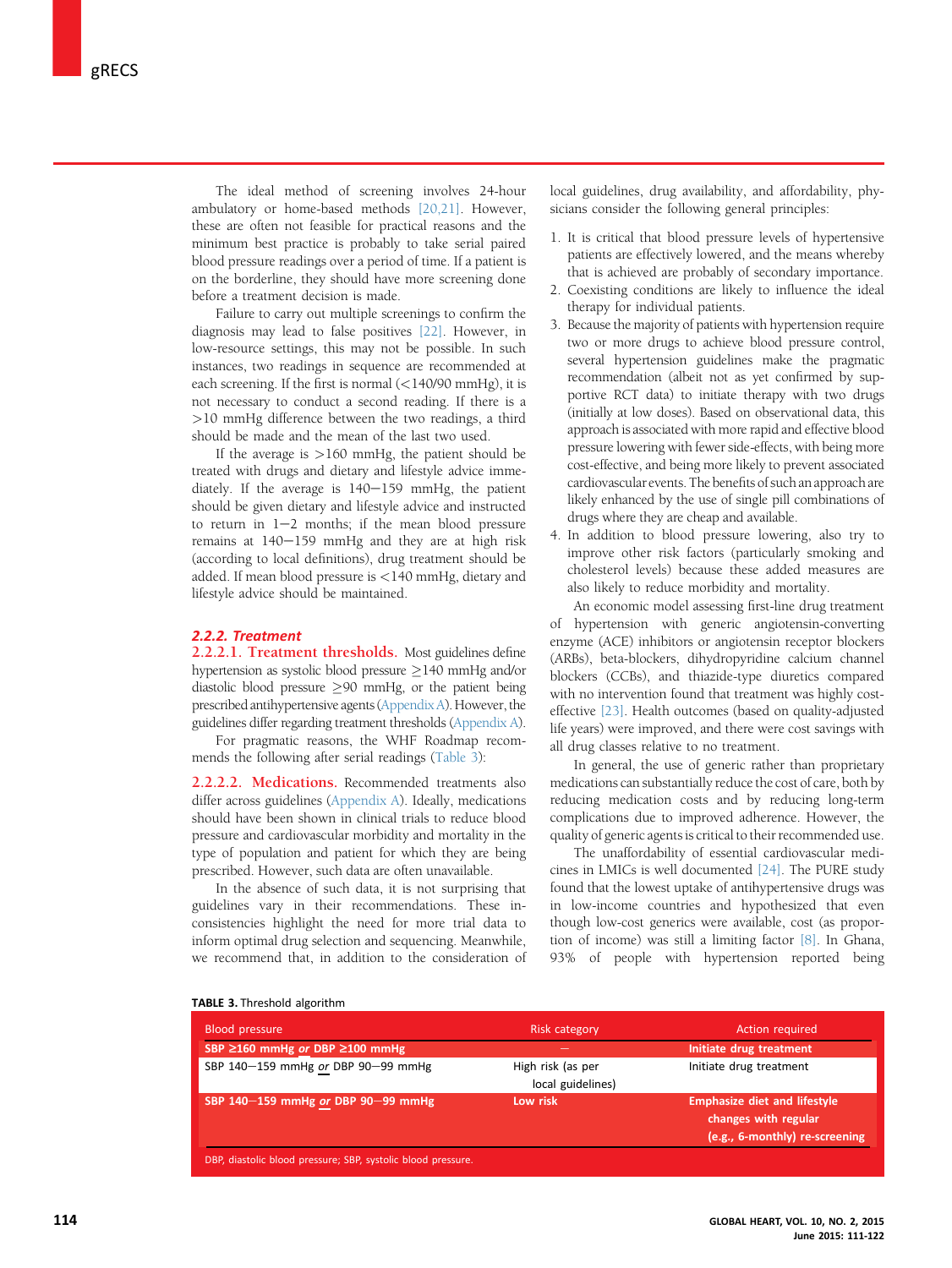<span id="page-4-0"></span>non-adherent with their medicines; of these, 96% claimed that the main reason was unaffordability [\[25\].](#page-8-0)

There are documented examples of context-specific issues that affect the affordability of essential cardiovascular medicine in LMICs. For example, in Malaysia, the mark-up of generic drug prices, such as generic atenolol, varied greatly depending on the setting: 46.5% in the public sector; 149.5% in private-sector retail pharmacies; 234.0% from dispensing doctors [\[26\]](#page-8-0).

2.2.2.3. Follow-up. After initiating therapy, follow up should ideally occur within  $6-8$  weeks. If blood pressure is still uncontrolled, the medication should be up-titrated and the patient followed up every 3 months with further uptitration until control is achieved. Once blood pressure is under control, follow up should occur every  $6-12$  months.

This schedule should consider patient costs (including transport and loss of wages due to taking time off for visits), which affect compliance and the burden to the healthcare system.

#### 2.2.3. Education and adherence

The asymptomatic nature of hypertension is a barrier to longterm medication adherence. Both patients and HCPs must be educated on non-pharmacological methods of blood pressure control, including heart-healthy diet (reduced salt and fat intake and increased fruit and vegetables), weight control, alcohol use modification, and physical activity, according to local guidelines.

It is also necessary to understand that blood pressure medications are nearly always required for life, and should be continued even after normal blood pressure is achieved. Patients must learn the importance of adherence both through education and through education interventions.

Education should be given to care givers, patients and families and can be provided through pamphlets, group therapy, and the education of community health workers and General Practitioners (e.g., Ref [\[27\]](#page-8-0)). Local circumstances will inform the optimal methodology.

# 3. MAPPING THE HEALTH-SYSTEM REQUIREMENTS TO ACHIEVE RAISED BLOOD PRESSURE TARGETS

# 3.1. Mapping health-system requirements

The WHO Global Action Plan (GAP) for the Prevention and Control of NCDs 2013-2020 [\[28\]](#page-8-0) sets out six objects, nine global NCD targets, a comprehensive global monitoring framework (including a set of indicators) and a menu of policy options to achieve these targets by 2025.

One target directly relates to raised blood pressure at the population level: a 25% relative reduction in the prevalence of raised blood pressure or contain the prevalence of raised blood pressure, according to national circumstances [\[28\]](#page-8-0).

Other targets associated with raised blood pressure include: a 30% relative reduction in mean population intake of salt/sodium; and a 10% relative reduction in the prevalence of insufficient physical activity [\[28\].](#page-8-0)

There are also two applicable medicine-based targets: at least 50% of eligible people receiving drug therapy and counselling (including glycemic control) to prevent heart attacks and strokes; and 80% availability of affordable basic technologies and essential medicines, including generics, required to treat major NCDs in both public and private facilities [\[28\]](#page-8-0).

Many countries have already implemented the WHO package for essential NCD interventions for primary health care in low-resource settings [\[29\].](#page-9-0) The WHO package of essential NCD (PEN) recommendations can be found in [Appendix A](#page-10-0).

Many barriers and solutions have been proposed, but more high-quality studies are required to understand barriers and solutions [\[24\].](#page-8-0)

Meanwhile, we have identified three key areas for immediate action:

- 1. Opportunistic screening
- 2. Improved treatment
- 3. Education

[Table 4](#page-5-0) describes several of the most important requirements in achieving these.

# 4. ROADMAP TO THE MANAGEMENT AND CONTROL OF RAISED BLOOD PRESSURE TARGET

### 4.1. Overcoming roadblocks

The health-system requirements or conditions in [Table 4](#page-5-0) are vital to the journey of patients with hypertension. Different roadblocks could appear at different stages of this journey and prevent patients from controlling their blood pressure. Although variable by region, [Table 5](#page-7-0) identifies some of the potential roadblocks and proposes solutions for overcoming them.

#### 4.2. Health-system solutions

# 4.2.1. Physical resources

Data from Ethiopia have identified a direct association between travel time to clinic  $\left(\langle 30 \rangle \right)$  minutes vs  $\geq 30$  minutes) and medication adherence in patients with hypertension [\[30\].](#page-9-0) While the expected return on investing in physical resources such as primary health clinics is far greater than an effect on medication adherence, the upfront and maintenance costs are substantial and usually part of a larger health system development program.

#### 4.2.2. E-health

The ubiquity and affordability of mobile technology have created unique opportunities to transform healthcare delivery in resource-scarce settings by expanding access, lowering costs and improving quality [\[31\]](#page-9-0). In this context, the term 'e-health' refers to the use of information technology to deliver medical care or public health services. A subset of e-health is m-health, defined as the use of mobile devices to support the delivery of medical care or public health services.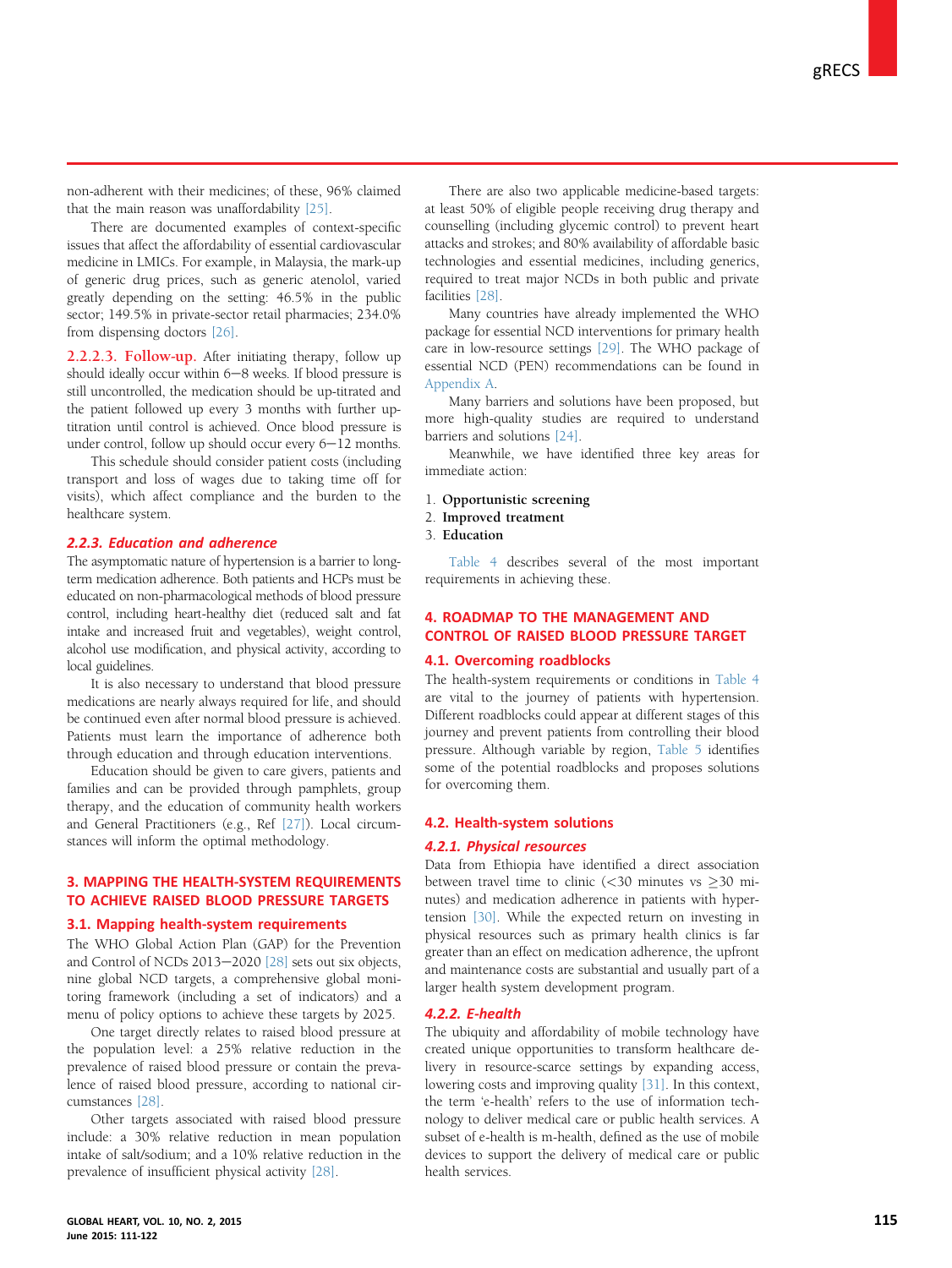#### <span id="page-5-0"></span>TABLE 4. Health-system requirements to achieve raised blood pressure management targets

| Actions needed to achieve the<br>raised blood pressure target |                                  | Individuals aware they are at<br>risk/aware of their blood pressure | Priority medicines* are<br>Patients are adherent<br>prescribed<br>to treatment plan                                                                                                                                |  |
|---------------------------------------------------------------|----------------------------------|---------------------------------------------------------------------|--------------------------------------------------------------------------------------------------------------------------------------------------------------------------------------------------------------------|--|
|                                                               | <b>Human</b><br>resources        | <b>Availability of trained</b><br><b>HCPs to do screening</b>       | Availability of HCPs to prescribe<br><b>HCPs aware that blood pressure</b><br>recommendations at diagnosis<br>treatment is nearly always<br>and for long-term education<br>for life<br>of HCPs on guidelines       |  |
|                                                               | Physical<br>resources            | Calibrated sphygmometers<br>Settings for opportunistic<br>screening | Availability of priority interventions at community level*<br>Healthcare-system facilities available and accessible to patients when<br>and where needed                                                           |  |
|                                                               | <b>Intellectual</b><br>resources | <b>Availability of standardized</b><br>guidelines for screening     | Availability of practical and locally<br>relevant clinical guidelines                                                                                                                                              |  |
|                                                               | <b>Healthcare</b><br>delivery    | Opportunistic screening                                             | Healthcare organized to maximize existing resources to ensure efficiency<br>in the interaction between HCPs and patients<br>Adequate supply of affordable medications                                              |  |
|                                                               | <b>Healthcare</b><br>recipient   | Patients aware that they<br>are at risk/open to<br>screening        | Interventions culturally acceptable<br>Patients aware and willing to<br>follow recommendations<br><b>Patients understand that</b><br>recommendations are for life                                                  |  |
|                                                               | <b>Financing</b>                 | Free availability of screening                                      | Patients can afford access to healthcare facilities<br>Priority interventions are affordable to both the healthcare system<br>and the patient                                                                      |  |
|                                                               | <b>Governance</b>                | Adequate governance to<br>support screening                         | Adequate political and regulatory framework supporting the strategy<br>to implement and maintain priority interventions                                                                                            |  |
|                                                               | Information<br>System            | Ability to link identified<br>individuals with treatment            | A simple, timely, acceptable and representative information system to<br>provide reliable data about the incidence, prognosis and quality of<br>care of patients with hypertension or at high-risk of hypertension |  |

HCP, healthcare professional.

\*ACE inhibitor or angiotensin receptor blocker; beta-blocker; calcium channel blocker; diuretic.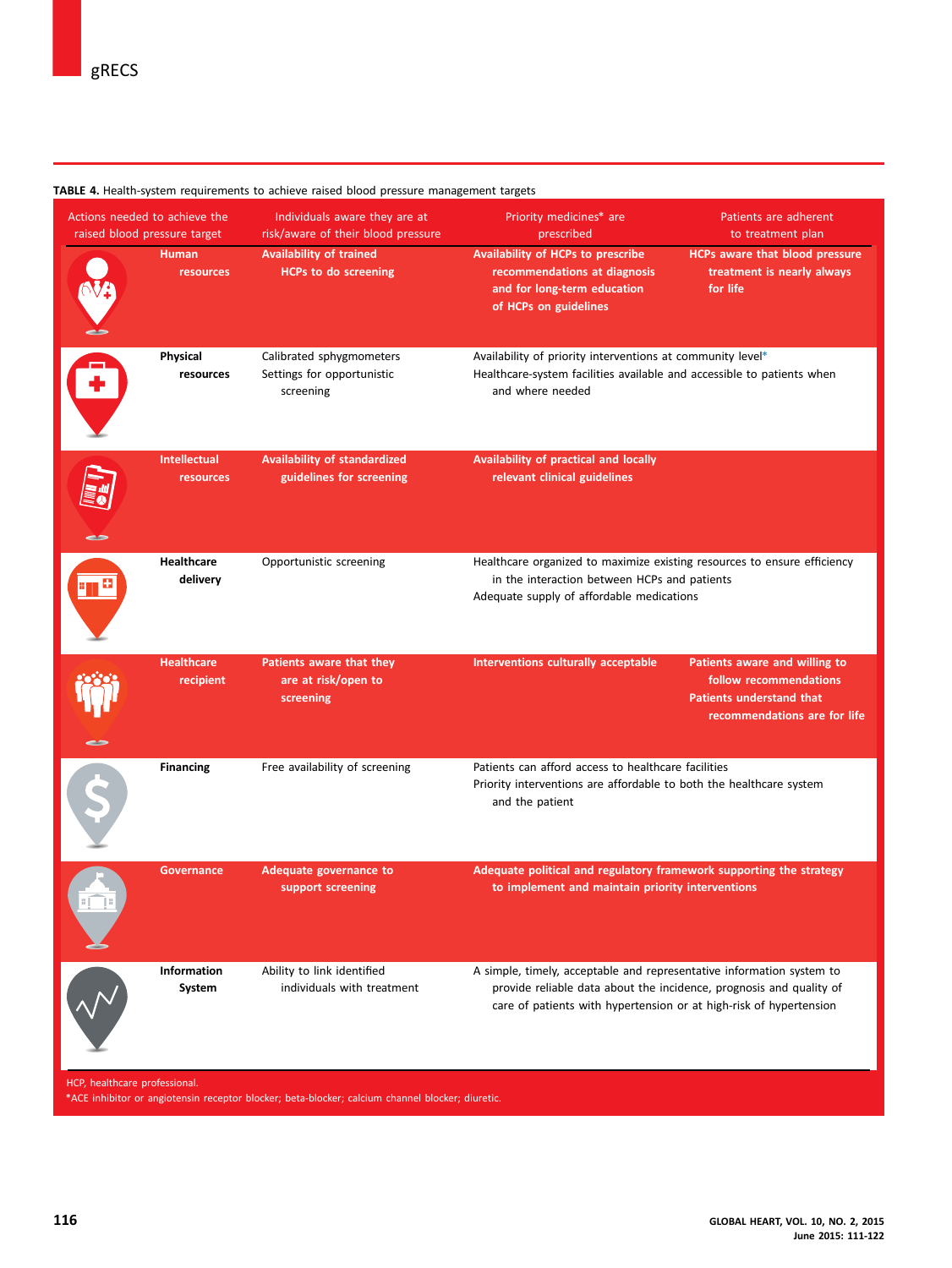There are many ongoing trials examining the role of mobile technology in hypertension management in lowresource settings, particularly by empowering community health workers with a decision support system to manage patients and track outcomes. This process  $-$  called tasksharing because it enables other providers to perform tasks previously restricted to physicians  $-$  improves access to high-quality hypertension management in settings where trained providers are scarce. The decision support system helps the community health worker to counsel patients, intervene on modifiable risk factors and provide long-term management of hypertension. Task-sharing can reduce costs and expand access to care. Patient-facing mobile health interventions can use strategic text messages to improve medication adherence and to ensure follow-up.

A new joint venture from the United Nations, International Telecommunication Union (ITU) and WHO called 'Be He@lthy, Be Mobile', uses apps and text messages to promote cardiovascular health. There are eight participating countries, starting with Costa Rica. The first initiative dealt primarily with smoking cessation and the second is dealing specifically with hypertension [\[32\]](#page-9-0).

Well-designed studies examining the long-term clinical and economic impact of mobile health applications in the management of raised blood pressure should be a research priority. In the meantime, in the absence of high-quality evidence regarding their long-term effectiveness, results should be treated cautiously.

### 4.2.3. Decision support systems (DSS)

These are tools that help clinicians to decide on appropriate actions based on patient status. There is growing evidence to support the effectiveness of DSS for the management of hypertension.

A systematic review and meta-analysis of five studies found a decrease in systolic blood pressure when using either computerized or non-computerized DSS compared with control groups [\[33\]](#page-9-0).

A recent study conducted in India found that use of clinical DSS significantly reduced both systolic and diastolic blood pressure after 12 months compared with a chart-based system; the number of patients with their blood pressure under control was significantly higher in the DSS group and the cost-effectiveness ratio was roughly one third per unit reduction compared with the chart-based system [\[34\].](#page-9-0)

#### 4.2.4. Training of community health workers

The Simplified Cardiovascular Management in India and China Study (Simcard) has evaluated the effectiveness of training community health workers to follow up and manage high CVD risk patients [\[35\]](#page-9-0). Treatment involved two lifestyle recommendations and the appropriate prescription of one antihypertensive medication and one CVD risk-lowering medication (aspirin). Preliminary results showed a significant increase in high-risk individuals taking anti-hypertensive drugs and a reduction in systolic blood pressure.

# 4.2.5. Innovative models for care delivery: hypertension management

The HOPE-4 study was launched in Colombia and Malaysia in August 2014 to detect, treat and control hypertension, via an innovative model that is scalable to the national level [\[36\].](#page-9-0) The project involved non-physician health workers providing education on CVD and hypertension, advice on lifestyle modifications, therapy initiation and referral of high-risk patients to physicians.

The Control of Blood Pressure and Risk Attenuation-1 (Cobra-1) study showed that quarterly family-based home health education from lay health workers and annual training of GPs in hypertension management, led to significant reductions in blood pressure among patients with hypertension in Pakistan [\[27\].](#page-8-0)

# 4.2.6. Overcoming governance issues: A case study

The Pan American Health Organization has made the prevention and control of hypertension a priority in controlling NCDs, with a plan of achieving population-level hypertension control of 35% by 2019. To achieve this, it will be necessary to increase awareness, treatment and control among treated individuals by over 70%. In conjunction with the US Centre for Disease Control and other global and regional partners, they have developed the Global Standardized Hypertension Treatment Project (GSHTP).

This project promotes care elements that can be integrated into any healthcare system. Central to its strategy is increased surveillance, salt/sodium restriction, increased physical activity and obesity control, simplified messaging, promotion of assessment of cardiovascular risk, increased access to anti-hypertensive drugs and the provision of counselling and multi-drug therapy to people with high cardiovascular risk in LMICs [\[37\]](#page-9-0).

The GSHTP toolkit can be viewed at: [http://www.cdc.](http://www.cdc.gov/globalhealth/ncd/hypertension-toolkit.htm) [gov/globalhealth/ncd/hypertension-toolkit.htm.](http://www.cdc.gov/globalhealth/ncd/hypertension-toolkit.htm)

The Organization of Eastern Caribbean States (OECS) Pharmaceutical Procurement Service (PPS) project allows nine countries to purchase essential medicine through annual contracts, instead of individual countries purchasing medicines by direct negotiation, thereby ensuring that the best price is standardized throughout participating members [\[38\].](#page-9-0) This has reduced the costs to the individual countries, enhanced the efficiency of health service delivery and assured quality control, increasing the availability of essential hypertension drugs.

# 4.2.7. Information systems

Different health-information system models for blood pressure surveillance are possible in different settings. To be useful, they should have some of the key attributes of well-functioning health surveillance systems, such as simplicity, acceptability, representativeness and timeliness.

Specifically, WHO has developed the STEPwise approach, which is a tool used to collect data and measure NCD risk factors, including hypertension [\[39\].](#page-9-0)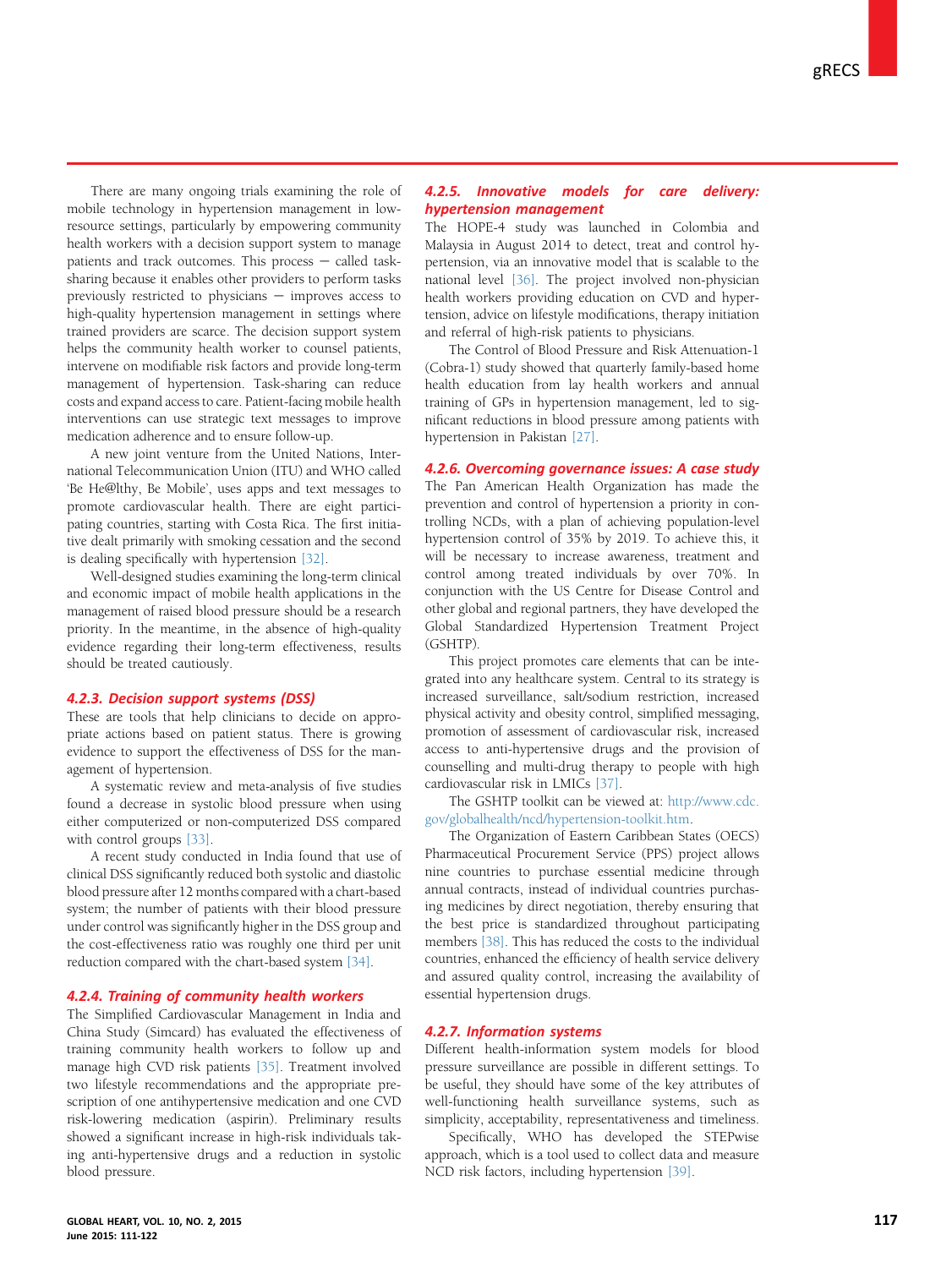| <b>Roadblock</b>                                                                                                                | <b>Potential solutions</b>                                                 |                                                                                                                                        |                                                                                                             |                                                                                               |  |  |
|---------------------------------------------------------------------------------------------------------------------------------|----------------------------------------------------------------------------|----------------------------------------------------------------------------------------------------------------------------------------|-------------------------------------------------------------------------------------------------------------|-----------------------------------------------------------------------------------------------|--|--|
| Patients are unaware that<br>they are at risk of<br>hypertension/unaware<br>of their hypertension<br>status                     | Provide opportunistic<br>screening                                         | <b>Education campaigns</b>                                                                                                             | Open health centers close to Involve health workers at<br>communities in rural areas                        | the community level                                                                           |  |  |
| Lack of understanding of                                                                                                        | <b>Educate HCPs</b>                                                        |                                                                                                                                        |                                                                                                             |                                                                                               |  |  |
| risk/guidelines by HCPs                                                                                                         |                                                                            |                                                                                                                                        |                                                                                                             |                                                                                               |  |  |
| Lack of HCPs to screen/                                                                                                         | Promote task-sharing/                                                      |                                                                                                                                        |                                                                                                             |                                                                                               |  |  |
| prescribe priority                                                                                                              | scope of practice                                                          |                                                                                                                                        |                                                                                                             |                                                                                               |  |  |
| interventions                                                                                                                   |                                                                            |                                                                                                                                        |                                                                                                             |                                                                                               |  |  |
| Guidelines are not available Develop simple and                                                                                 |                                                                            | Support clinical decision support Support e-health                                                                                     |                                                                                                             |                                                                                               |  |  |
| or are too complex                                                                                                              | practical guidelines<br><b>Educate HCPs</b>                                | systems<br><b>Audit and elicit feedback</b>                                                                                            |                                                                                                             |                                                                                               |  |  |
| HCPs are not aware of<br>guidelines                                                                                             |                                                                            |                                                                                                                                        | <b>Support clinical decision</b><br>support systems                                                         |                                                                                               |  |  |
| HCPs are aware but do not Identify and engage                                                                                   |                                                                            | Provide financial incentives                                                                                                           | Support clinical decision                                                                                   |                                                                                               |  |  |
| follow guidelines                                                                                                               | local opinion leader                                                       |                                                                                                                                        | support systems                                                                                             |                                                                                               |  |  |
| Lack of political leadership                                                                                                    | Develop, strengthen                                                        | Identify and engage local/                                                                                                             |                                                                                                             |                                                                                               |  |  |
| and partnerships with                                                                                                           | and/or provide links to                                                    | national champions                                                                                                                     |                                                                                                             |                                                                                               |  |  |
| relevant organizations                                                                                                          | hypertension societies                                                     |                                                                                                                                        |                                                                                                             |                                                                                               |  |  |
| Priority interventions are<br>not available                                                                                     | in the national list of<br>essential medicines                             | Include priority interventions Ensure that priority interventions<br>are available at the<br>community level (including<br>pharmacies) |                                                                                                             |                                                                                               |  |  |
| <b>Priority interventions are</b><br>not affordable                                                                             | Promote the use of good<br>quality generic<br>medications                  | Promote local manufacturing,<br>bulk purchasing and/or<br>efficient system to streamline<br>medication supply                          | <b>Provide financial and social</b><br>support for patients to<br>purchase priority<br><b>interventions</b> | <b>Choose low-cost</b><br>alternatives in settings<br>where there is<br>idiosyncratic pricing |  |  |
| Lack of linkage between<br>diagnosis and<br>treatment                                                                           | <b>Educate HCPs</b>                                                        | Educate health care recipients                                                                                                         | Support e-health                                                                                            |                                                                                               |  |  |
| Patients are not aware of<br>the importance and<br>need for long-term<br>treatment                                              | <b>Educate patients</b>                                                    | <b>Conduct public campaigns</b>                                                                                                        | Support e-health                                                                                            |                                                                                               |  |  |
| Patients do not remember Use information and<br>to follow<br>recommendations<br>Sources of evidence are provided in Appendix B. | communication<br>technology to remind<br>patients about<br>recommendations | Support e-health                                                                                                                       | Use patient-nominated, non-<br>professional treatment<br>supporters (e.g., spouse,<br>friends, family)      |                                                                                               |  |  |

<span id="page-7-0"></span>TABLE 5. Roadblocks, strategies and solutions to achieve management and control of raised blood pressure targets

Other simple approaches to risk factor surveillance and information systems in limited-resource settings have been recently implemented in Kerala, India. Details of this initiative are reported in the WHF Secondary Prevention Roadmap [\[40\].](#page-9-0)

### 5. CONCLUSIONS AND RECOMMENDATIONS

There are proven cost-effective lifestyle and medical interventions to prevent and manage hypertension. However, uptake is still unacceptably low, particularly in resource-poor areas. The WHO attributes 45% of cardiovascular deaths to complications of raised blood pressure [\[1\]](#page-8-0) and hence the

improved management of hypertension is crucial to the overall goal of reducing premature mortality by 25% by 2015.

This Roadmap examined the barriers at various health-system levels to effective prevention, management and control of hypertension and proposed potentially costeffective solutions to overcoming these barriers.

The ideal journey proposed by this Roadmap for individuals with hypertension includes the following steps:

- 1. Governmental and societal willingness to make hypertension control a priority, including low-cost medications;
- 2. Ensure that individuals are aware of their blood pressure;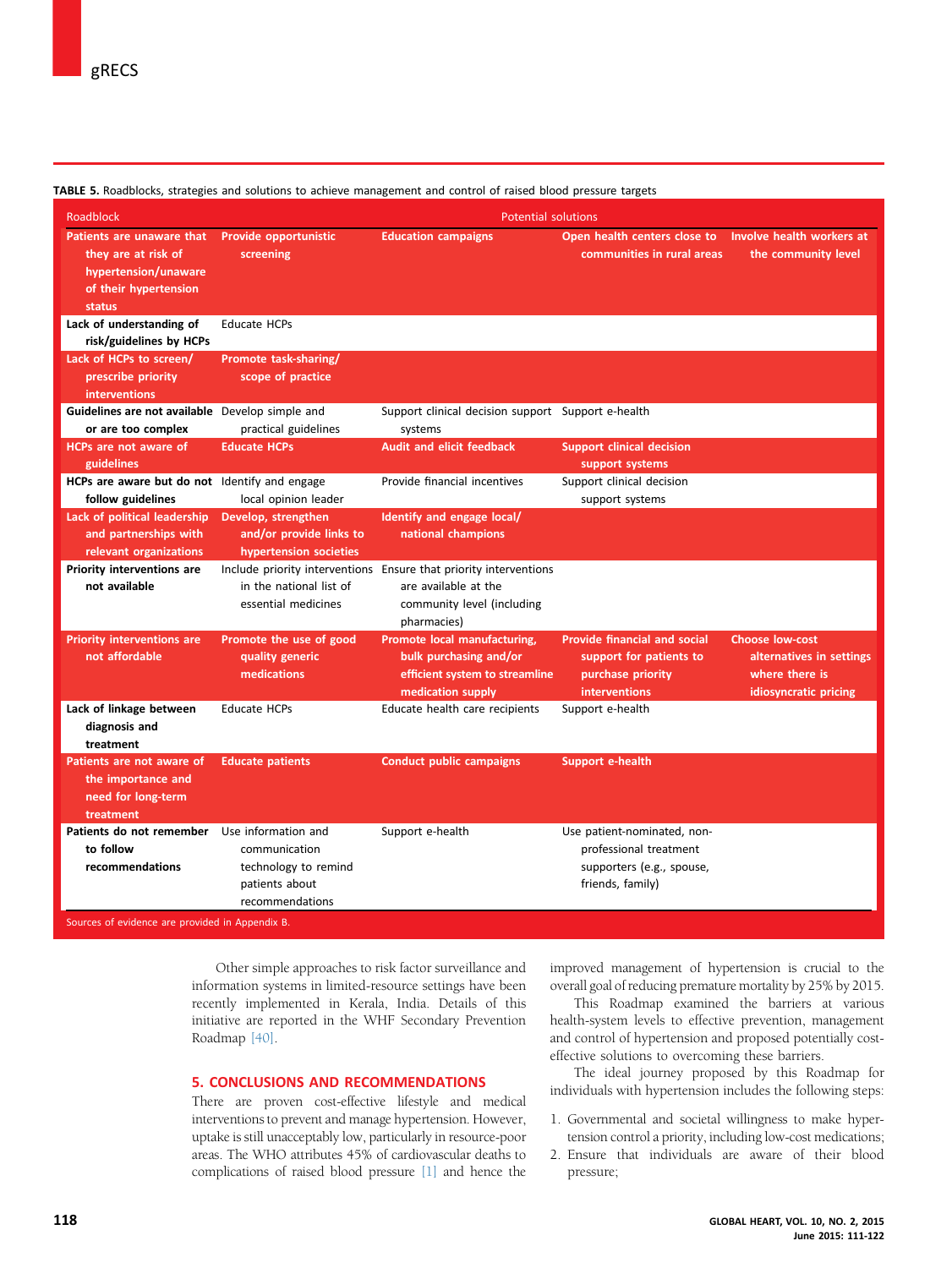- <span id="page-8-0"></span>3. Known lifestyle modifications to help in the prevention and management of hypertension;
- 4. Treatment with cost-effective medications; and
- 5. Education of both HCPs and patients to address adherence to treatment and understanding that blood pressure control is a lifelong commitment.

Barriers and solutions differ according to region and should be tailored to each setting. However, some of the most important solutions put forth in this Roadmap, particularly those relevant to LMICs include:

- 1. Opportunistic screening;
- 2. Design simple and practical guidelines;
- 3. Educate HCPs on guidelines;
- 4. Implement task-sharing and expand the scope of practice;
- 5. Support clinical decision support systems for HCPs;
- 6. Develop and strengthen links to hypertension societies;
- 7. Promote the use of inexpensive, good-quality generic medications;
- 8. Support e-health and educate healthcare recipients and care givers for linkage between diagnosis and treatment;
- 9. Conduct education campaigns for healthcare recipients and care givers to promote understanding of adherence and the importance of long-term treatment;
- 10. Support information and communications technology to remind patients to take their medication.

#### ACKNOWLEDGEMENTS

We thank Dina Balabanova, Robert Beaglehole, Ruth Bonita, Sarah England, Martin McKee, Shanthi Mendis, Pedro Ordunez, and Kathryn Taubert and for providing useful feedback when reviewing the paper. We would also like to thank WHF members and partners who provided feedback through the roadmap development.

#### **REFERENCES**

- 1. World Health Organization. A Global Brief on Hypertension: Silent killer, global public health crisis. Available at: [http://apps.who.int/iris/](http://apps.who.int/iris/bitstream/10665/79059/1/WHO_DCO_WHD_2013.2_eng.pdf) [bitstream/10665/79059/1/WHO\\_DCO\\_WHD\\_2013.2\\_eng.pdf.](http://apps.who.int/iris/bitstream/10665/79059/1/WHO_DCO_WHD_2013.2_eng.pdf) Accessed April 7, 2015.
- 2. [Singh GM, Danaei G, Farzadfar F, et al. The Age-Speci](http://refhub.elsevier.com/S2211-8160(15)00148-9/sref1)fic Quantitative [Effects of Metabolic Risk Factors on Cardiovascular Diseases and](http://refhub.elsevier.com/S2211-8160(15)00148-9/sref1) [Diabetes: A Pooled Analysis. PLoS ONE 2013;8\(7\):e65174](http://refhub.elsevier.com/S2211-8160(15)00148-9/sref1).
- 3. [GBD 2013 Mortality and Causes of Death Collaborators. Global,](http://refhub.elsevier.com/S2211-8160(15)00148-9/sref2) [regional, and national age-sex speci](http://refhub.elsevier.com/S2211-8160(15)00148-9/sref2)fic all-cause and cause-specific [mortality for 240 causes of death, 1990-2013: a systematic analysis](http://refhub.elsevier.com/S2211-8160(15)00148-9/sref2) [for the Global Burden of Disease Study 2013. Lancet 2015;385:117](http://refhub.elsevier.com/S2211-8160(15)00148-9/sref2)–71.
- 4. [Murray CJ, Lopez AD. Measuring the global burden of disease. N Engl](http://refhub.elsevier.com/S2211-8160(15)00148-9/sref2b) [J Med 2013 Aug 1;369\(5\):448](http://refhub.elsevier.com/S2211-8160(15)00148-9/sref2b)–57.
- 5. [Danaei G, Finucane MM, Lin JK. National, regional, and global trends](http://refhub.elsevier.com/S2211-8160(15)00148-9/sref5a) [in systolic blood pressure since 1980: systematic analysis of health](http://refhub.elsevier.com/S2211-8160(15)00148-9/sref5a) [examination surveys and epidemiological studies with 786 country](http://refhub.elsevier.com/S2211-8160(15)00148-9/sref5a)[years and 5.4 million participants. Lancet 2011;377:568](http://refhub.elsevier.com/S2211-8160(15)00148-9/sref5a)–77.
- 6. World Health Organization. Global status report on noncommunicable diseases 2010. Available at: [www.who.int/nmh/](http://www.who.int/nmh/publications/ncd_report_full_en.pdf) [publications/ncd\\_report\\_full\\_en.pdf.](http://www.who.int/nmh/publications/ncd_report_full_en.pdf) Accessed April 7, 2015.
- 7. [Lozano R, Naghavi M, Foreman KT, et al. Global and regional mortality](http://refhub.elsevier.com/S2211-8160(15)00148-9/sref3) [from 235 causes of death for 20 age groups in 1990 and 2010: a](http://refhub.elsevier.com/S2211-8160(15)00148-9/sref3) [systematic analysis for the Global Burden of Disease Study 2010.](http://refhub.elsevier.com/S2211-8160(15)00148-9/sref3) [Lancet 2012;380:2095](http://refhub.elsevier.com/S2211-8160(15)00148-9/sref3)–128.
- 8. [Chow CK, Teo KK, Rangarajan S, et al. Prevalence, awareness, treat](http://refhub.elsevier.com/S2211-8160(15)00148-9/sref4)[ment, and control of hypertension in rural and urban communities in](http://refhub.elsevier.com/S2211-8160(15)00148-9/sref4) [high-, middle-, and low-income countries. JAMA 2013;310:959](http://refhub.elsevier.com/S2211-8160(15)00148-9/sref4)–68.
- 9. O'[Donnell MJ, Xavier D, Liu L, et al. Risk factors for ischaemic and](http://refhub.elsevier.com/S2211-8160(15)00148-9/sref5) [intracerebral haemorrhagic stroke in 22 countries \(the INTERSTROKE](http://refhub.elsevier.com/S2211-8160(15)00148-9/sref5) [study\): a case-control study. Lancet 2010;376:112](http://refhub.elsevier.com/S2211-8160(15)00148-9/sref5)–23.
- 10. World Health Organization. Prevention of Cardiovascular Disease Guidelines for assessment and management of cardiovascular risk. 2007. Available at http://ish-world.com/downloads/activities/71665\_71665 [OMS\\_INT-RETIRATION.pdf](http://ish-world.com/downloads/activities/71665_71665_OMS_INT-RETIRATION.pdf) Accessed April 7, 2015.
- 11. Collins R. Peto R, Godwin J, MacMahon S. Blood pressure and cor[onary heart disease. Lancet 1990;336:370](http://refhub.elsevier.com/S2211-8160(15)00148-9/sref7)–1.
- 12. [Blood Pressure Lowering Treatment Trialists](http://refhub.elsevier.com/S2211-8160(15)00148-9/sref8)' Collaboration (BPLTTC). [Blood pressure-lowering treatment based on cardiovascular risk: a](http://refhub.elsevier.com/S2211-8160(15)00148-9/sref8) [meta-analysis of individual patient data. Lancet 2014;384:591](http://refhub.elsevier.com/S2211-8160(15)00148-9/sref8)–8.
- 13. Law MR, Morris JK, Wald NJ, Use of blood pressure lowering drugs in [the prevention of cardiovascular disease: meta-analysis of 147](http://refhub.elsevier.com/S2211-8160(15)00148-9/sref9) [randomised trials in the context of expectations from prospective](http://refhub.elsevier.com/S2211-8160(15)00148-9/sref9) [epidemiological studies. BMJ 2009;338:b1665](http://refhub.elsevier.com/S2211-8160(15)00148-9/sref9).
- 14. [Egan BM, Li J, Small J, Nietert PJ, Sinopoli A. The growing gap in](http://refhub.elsevier.com/S2211-8160(15)00148-9/sref10) [hypertension control between insured and uninsured adults: national](http://refhub.elsevier.com/S2211-8160(15)00148-9/sref10) [health and nutrition examination survey 1988 to 2010. Hypertension](http://refhub.elsevier.com/S2211-8160(15)00148-9/sref10) [2014;64:997](http://refhub.elsevier.com/S2211-8160(15)00148-9/sref10)–1004.
- 15. [Falaschetti E, Mindell J, Knott C, Poulter N. Hypertension manage](http://refhub.elsevier.com/S2211-8160(15)00148-9/sref11)[ment in England: a serial cross-sectional study from 1994 to 2011.](http://refhub.elsevier.com/S2211-8160(15)00148-9/sref11) [Lancet 2014;383:1912](http://refhub.elsevier.com/S2211-8160(15)00148-9/sref11)–9.
- 16. [Nieuwlaat R, Schwalm JD, Khatib R, Yusuf S. Why are we failing to](http://refhub.elsevier.com/S2211-8160(15)00148-9/sref12) [implement effective therapies in cardiovascular disease? Eur Heart J](http://refhub.elsevier.com/S2211-8160(15)00148-9/sref12) [2013;34:1262](http://refhub.elsevier.com/S2211-8160(15)00148-9/sref12)–9.
- 17. [Wang G, Labarthe D. The cost-effectiveness of interventions designed](http://refhub.elsevier.com/S2211-8160(15)00148-9/sref13) [to reduce sodium intake. J Hypertens 2011;29:1693](http://refhub.elsevier.com/S2211-8160(15)00148-9/sref13)–9.
- 18. [Spangler-Smith CM, Juusola JL, Enns EA, Owens DK, Garber AM.](http://refhub.elsevier.com/S2211-8160(15)00148-9/sref14) [Population strategies to decrease sodium intake and the burden of](http://refhub.elsevier.com/S2211-8160(15)00148-9/sref14) [cardiovascular disease: a cost-effectiveness analysis. Ann Intern Med](http://refhub.elsevier.com/S2211-8160(15)00148-9/sref14) [2010;152:481](http://refhub.elsevier.com/S2211-8160(15)00148-9/sref14)–7.
- 19. [Mohan V, Seedat YK, Pradeepa R. The rising burden of diabetes and](http://refhub.elsevier.com/S2211-8160(15)00148-9/sref15) [hypertension in Southeast Asian and African Regions: Need for](http://refhub.elsevier.com/S2211-8160(15)00148-9/sref15) [effective strategies for prevention and control in primary health care](http://refhub.elsevier.com/S2211-8160(15)00148-9/sref15) [settings. Int J Hypertens 2013;2013:409083](http://refhub.elsevier.com/S2211-8160(15)00148-9/sref15).
- 20. [Agarwal R, Bills JE, Hecht TJW, Light RP. Home blood pressure](http://refhub.elsevier.com/S2211-8160(15)00148-9/sref16) [monitoring and hypertension control. Hypertension 2011;57:29](http://refhub.elsevier.com/S2211-8160(15)00148-9/sref16)–38.
- 21. [Piper MA, Evans CV, Burda BU, Margolis KL, O](http://refhub.elsevier.com/S2211-8160(15)00148-9/sref17)'Connor E, Whitlock EP. [Diagnostic and predictive accuracy of blood pressure screening methods](http://refhub.elsevier.com/S2211-8160(15)00148-9/sref17) [with consideration of rescreening intervals: a systematic review for the](http://refhub.elsevier.com/S2211-8160(15)00148-9/sref17) [U.S. Preventive Services Task Force. Ann Intern Med 2015;162:192](http://refhub.elsevier.com/S2211-8160(15)00148-9/sref17)–204.
- 22. [Burgess SE, MacLaughlin EJ, Smith PA, Salcido A, Benton TJ. Blood](http://refhub.elsevier.com/S2211-8160(15)00148-9/sref18) [pressure rising: differences between current clinical and recom](http://refhub.elsevier.com/S2211-8160(15)00148-9/sref18)[mended measurement techniques. J Am Soc Hypertens 2011;5:484](http://refhub.elsevier.com/S2211-8160(15)00148-9/sref18)–8.
- 23. Krause T, Lovibond K, Caulfi[eld M, et al. Management of hyperten](http://refhub.elsevier.com/S2211-8160(15)00148-9/sref19)[sion: summary of NICE guidance. BMJ 2011;343:d4891.](http://refhub.elsevier.com/S2211-8160(15)00148-9/sref19)
- 24. [Khatib R, Schwalm JD, Yusuf S, et al. Patient and healthcare provider](http://refhub.elsevier.com/S2211-8160(15)00148-9/sref20) [barriers to hypertension awareness, treatment and follow up: a](http://refhub.elsevier.com/S2211-8160(15)00148-9/sref20) [systematic review and meta-analysis of qualitative and quantitative](http://refhub.elsevier.com/S2211-8160(15)00148-9/sref20) [studies. PLoS One 2014;15:1.](http://refhub.elsevier.com/S2211-8160(15)00148-9/sref20)
- 25. [Ohene Buabeng K, Matowe L, Plange-Rhule J. Unaffordable drug](http://refhub.elsevier.com/S2211-8160(15)00148-9/sref21) [prices: the major cause of non-compliance with hypertension](http://refhub.elsevier.com/S2211-8160(15)00148-9/sref21) [medication in Ghana. J Pharm Pharm Sci 2004;7:350](http://refhub.elsevier.com/S2211-8160(15)00148-9/sref21)–2.
- 26. [Babar ZUD, Ibrahim MI, Singh H, Bukahri NI, Creese A. Evaluating](http://refhub.elsevier.com/S2211-8160(15)00148-9/sref22) [drug prices, availability, affordability, and price components: impli](http://refhub.elsevier.com/S2211-8160(15)00148-9/sref22)[cations for access to drugs in Malaysia. PLoS Med 2007;4:e82.](http://refhub.elsevier.com/S2211-8160(15)00148-9/sref22)
- 27. [Jafar TH, Hatcher J, Poulter NR, et al. Community-based interventions](http://refhub.elsevier.com/S2211-8160(15)00148-9/sref23) [to promote blood pressure control in a developing country: a cluster](http://refhub.elsevier.com/S2211-8160(15)00148-9/sref23) [randomized trial. Ann Intern Med 2009;151:593](http://refhub.elsevier.com/S2211-8160(15)00148-9/sref23)–601.
- 28. World Health Organization. Global action plan for the prevention and control of noncommunicable diseases 2013-2020. Available at: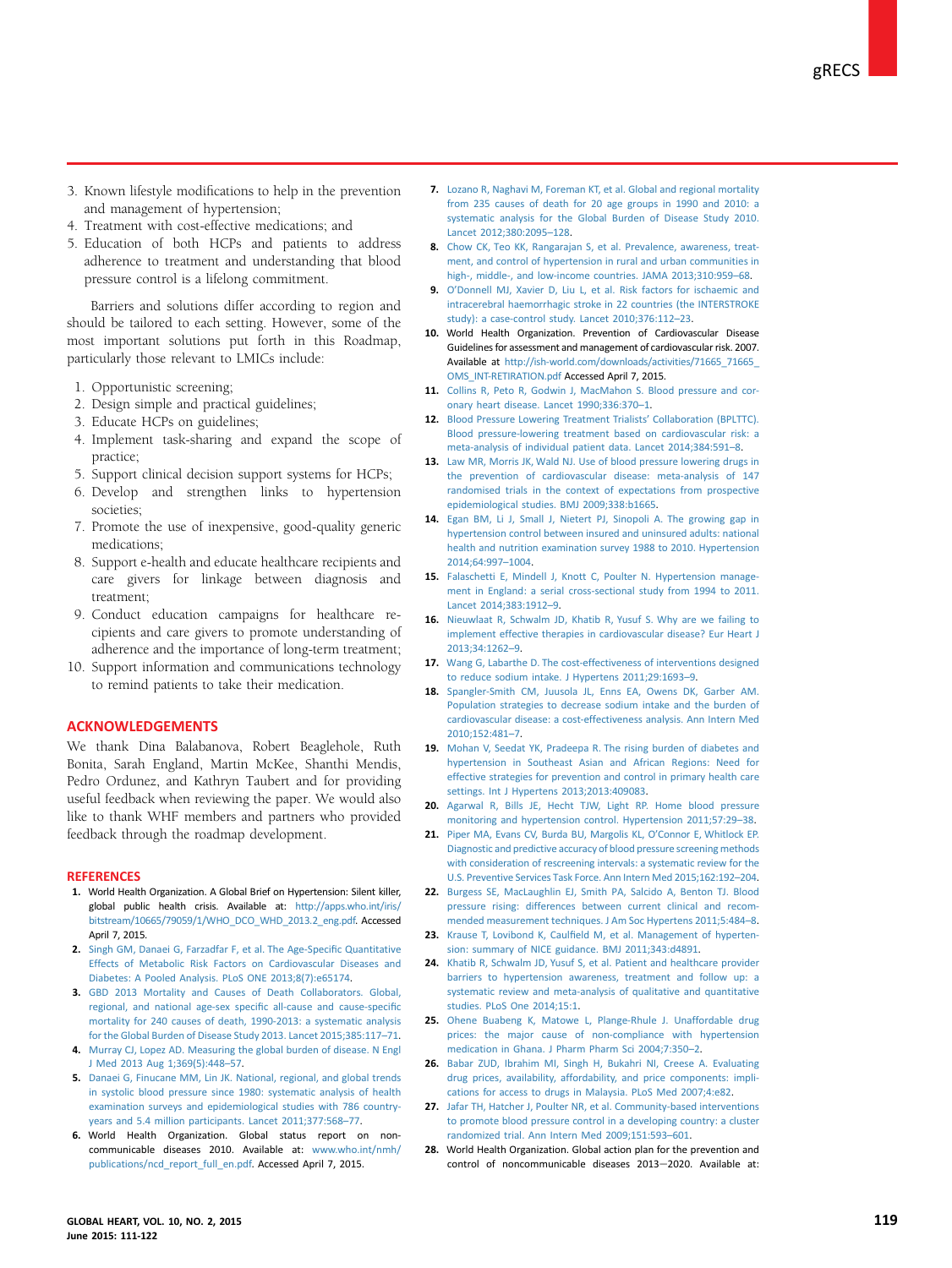<span id="page-9-0"></span>[http://apps.who.int/iris/bitstream/10665/94384/1/9789241506236\\_](http://apps.who.int/iris/bitstream/10665/94384/1/9789241506236_eng.pdf) [eng.pdf.](http://apps.who.int/iris/bitstream/10665/94384/1/9789241506236_eng.pdf) Accessed April 7, 2015.

- 29. World Health Organization. Implementation tools: package of essential noncommunicable (PEN) disease interventions for primary health care in low-resource settings. Available at: [http://apps.who.int/iris/bitstream/](http://apps.who.int/iris/bitstream/10665/133525/1/9789241506557_eng.pdf) [10665/133525/1/9789241506557\\_eng.pdf.](http://apps.who.int/iris/bitstream/10665/133525/1/9789241506557_eng.pdf) Accessed April 7, 2015.
- 30. [Ambaw AD, Alemie GA, Yohannes SMW, Mengesha ZB. Adherence to](http://refhub.elsevier.com/S2211-8160(15)00148-9/sref24) [antihypertensive treatment and associated factors among patients](http://refhub.elsevier.com/S2211-8160(15)00148-9/sref24) [on follow up at University of Gondar Hospital, Northwest Ethiopia.](http://refhub.elsevier.com/S2211-8160(15)00148-9/sref24) [BMC Public Health 2012;12:282.](http://refhub.elsevier.com/S2211-8160(15)00148-9/sref24)
- 31. [Kazi DS, Prabhakaran D, Bolger AF. Rising above the rhetoric:](http://refhub.elsevier.com/S2211-8160(15)00148-9/sref25) [mobile applications and the delivery of cost-effective cardiovas](http://refhub.elsevier.com/S2211-8160(15)00148-9/sref25)[cular care in resource-limited settings. Future Cardiol 2015;11:](http://refhub.elsevier.com/S2211-8160(15)00148-9/sref25) [1](http://refhub.elsevier.com/S2211-8160(15)00148-9/sref25)–4.
- 32. International Telecommunication Union. Be he@lthy, be mobile. Available at: [www.itu.int/en/ITU-D/ICT-Applications/eHEALTH/Be\\_](http://www.itu.int/en/ITU-D/ICT-Applications/eHEALTH/Be_healthy/Pages/Be_Healthy.aspx) [healthy/Pages/Be\\_Healthy.aspx](http://www.itu.int/en/ITU-D/ICT-Applications/eHEALTH/Be_healthy/Pages/Be_Healthy.aspx). Accessed April 7, 2015.
- 33. Anchala R, Pinto MP, Shroufi [A, et al. The role of decision support](http://refhub.elsevier.com/S2211-8160(15)00148-9/sref26) [system \(DSS\) in prevention of cardiovascular disease: a systematic](http://refhub.elsevier.com/S2211-8160(15)00148-9/sref26) [review and meta-analysis. PLoS ONE 2012;7:e47064.](http://refhub.elsevier.com/S2211-8160(15)00148-9/sref26)
- 34. [Anchala R, Kaptoge S, Pant H, Di Angelantonio E, Franco OH,](http://refhub.elsevier.com/S2211-8160(15)00148-9/sref27) [Prabhakaran D. Evaluation of effectiveness and cost-effectiveness of](http://refhub.elsevier.com/S2211-8160(15)00148-9/sref27)

[a clinical decision support system in managing hypertension in](http://refhub.elsevier.com/S2211-8160(15)00148-9/sref27) [resource constrained primary health care settings: results from a](http://refhub.elsevier.com/S2211-8160(15)00148-9/sref27) [cluster randomized trial. J Am Heart Assoc 2015;4:e001213](http://refhub.elsevier.com/S2211-8160(15)00148-9/sref27).

- 35. [Ajay VS, Tian M, Chen H, et al. A cluster-randomized controlled trial](http://refhub.elsevier.com/S2211-8160(15)00148-9/sref28) [to evaluate the effects of a simpli](http://refhub.elsevier.com/S2211-8160(15)00148-9/sref28)fied cardiovascular management [program in Tibet, China and Haryana, India: study design and ratio](http://refhub.elsevier.com/S2211-8160(15)00148-9/sref28)[nale. BMC Public Health 2014;14:924.](http://refhub.elsevier.com/S2211-8160(15)00148-9/sref28)
- 36. Global Alliance for Chronic Diseases. Hypertension Program Project 2. Available at: [https://www.ucl.ac.uk/gacd/projects/current-projects/](https://www.ucl.ac.uk/gacd/projects/current-projects/hypertension/project-pages/project2) [hypertension/project-pages/project2.](https://www.ucl.ac.uk/gacd/projects/current-projects/hypertension/project-pages/project2) Accessed April 7, 2015.
- 37. [Ordunez P, Martinez R, Niebylski M, Campbell N. Hypertension pre](http://refhub.elsevier.com/S2211-8160(15)00148-9/sref29)[vention and control in Latin America and the Caribbean. J Clin](http://refhub.elsevier.com/S2211-8160(15)00148-9/sref29) [Hypertens \(Greenwich\) 2015 Feb 28 \[Epub ahead of print\]](http://refhub.elsevier.com/S2211-8160(15)00148-9/sref29).
- 38. Organisation of Eastern Caribbean States. About PPS. Available at: [http://www.oecs.org/about-pps?showall](http://www.oecs.org/about-pps?showall=%26limitstart=)=[&limitstart](http://www.oecs.org/about-pps?showall=%26limitstart=)=. Accessed April 7, 2015.
- 39. World Health Organization. STEPwise approach to noncommunicable disease risk factor surveillance (STEPS). Available at: [www.who.int/](http://www.who.int/chp/steps/riskfactor/en/) [chp/steps/riskfactor/en/](http://www.who.int/chp/steps/riskfactor/en/). Accessed April 7, 2015.
- 40. [World Heart Federation. A roadmap for reducing cardiovascular](http://refhub.elsevier.com/S2211-8160(15)00148-9/sref30) [premature mortality through secondary prevention interventions.](http://refhub.elsevier.com/S2211-8160(15)00148-9/sref30) [Global Heart 2015.](http://refhub.elsevier.com/S2211-8160(15)00148-9/sref30)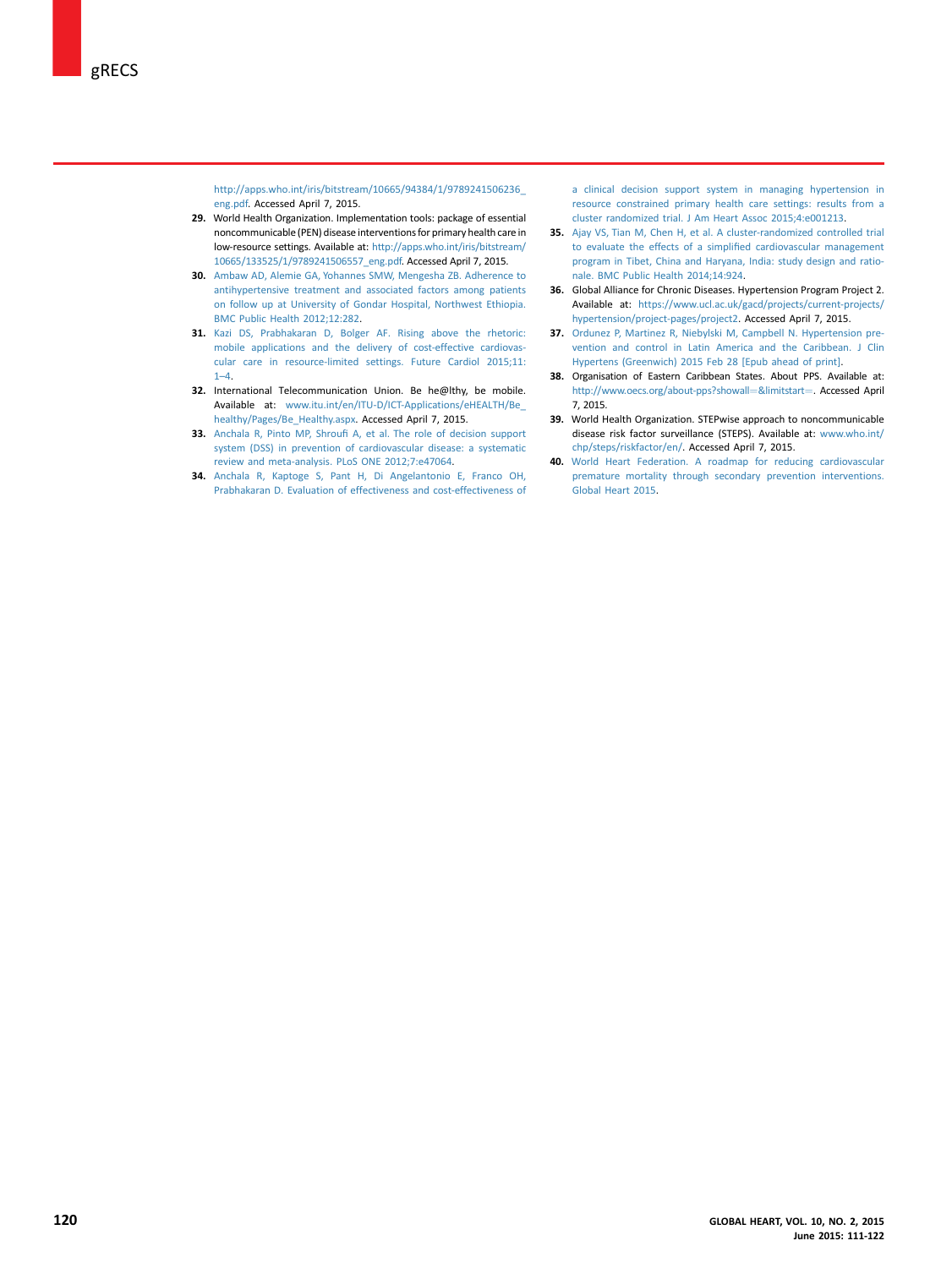# <span id="page-10-0"></span>APPENDIX A. BLOOD PRESSURE GUIDELINES

| <b>Definition of</b><br>hypertension*                                          | WHO PEN [1]<br>$\geq$ 140/90                                                                                                         | NICE 2011 [2]<br>$\geq$ 140/90 and<br>daytime ABPM<br>(or home BP)                 | <b>ESH/ESC</b><br>2013 [3]<br>$\geq$ 140/90                                                                            | ASH/ISH<br>2014 [4]<br>$\geq$ 140/90          | AHA/ACC/CDC<br>2013 [5]<br>$\geq$ 140/90                                                                         | US JNC 8<br>2014 [6]<br>Not addressed                                                                                         |
|--------------------------------------------------------------------------------|--------------------------------------------------------------------------------------------------------------------------------------|------------------------------------------------------------------------------------|------------------------------------------------------------------------------------------------------------------------|-----------------------------------------------|------------------------------------------------------------------------------------------------------------------|-------------------------------------------------------------------------------------------------------------------------------|
| Drug therapy in low-<br>risk patients after<br>non-pharmacologic<br>treatment* | >160/100                                                                                                                             | $\geq$ 135/85<br>$>160/100$ or<br>daytime ABPM<br>>150/95                          | >140/90                                                                                                                | >140/90                                       | >140/90                                                                                                          | $<$ 60 years,<br>>140/90;<br>$>60$ years,<br>>150/90                                                                          |
| <b>First-line therapy</b>                                                      | <55 years, low-dose<br>thiazide diuretic<br>and/or ACE<br>inhibitor;<br>$\geq$ 55 years, CCB<br>and/or low-dose<br>thiazide diuretic | <55 years, ACE<br>inhibitor or ARB;<br>$\geq$ 55 years or African<br>ancestry, CCB | <b>ACE inhibitor or ARB;</b><br>beta-blocker; CCB;<br>diuretic                                                         | Low-dose<br>diuretic                          |                                                                                                                  | <b>ACE inhibitor</b><br>or ARB;<br><b>CCB</b> ; diuretic<br><b>CCB/diuretic in</b><br>people of<br><b>African</b><br>ancestry |
| <b>Beta-blockers as</b><br>first-line drug                                     | No                                                                                                                                   | No (step 4)                                                                        | Yes (in specific<br>subgroups)                                                                                         | No (step 4)                                   | No (step 3)                                                                                                      | No (step 4)                                                                                                                   |
| <b>Diuretic</b>                                                                | Thiazides,                                                                                                                           | Chlortalidone,<br>indapamide                                                       | Thiazides,<br>chlortalidone.<br>indapamide                                                                             | Thiazides,<br>chlortalidone,<br>indapamide    | <b>Thiazides</b>                                                                                                 | Thiazides,<br>chlortalidone,<br>indapamide                                                                                    |
| Initiate drug therapy<br>with two drugs*                                       | Not mentioned                                                                                                                        | Not mentioned                                                                      | In patients with<br>markedly elevated<br>BP or patients with<br>high overall CV risk                                   | >160/100                                      | >160/100                                                                                                         | >160/100                                                                                                                      |
| <b>Blood pressure</b><br>target*                                               | $<$ 140/90                                                                                                                           | $<$ 140/90;<br>$\geq$ 80 years,<br>$<$ 150/90                                      | <140/90; elderly<br><80 years, SBP<br>140-150, SBP<br><140 in fit patients;<br>elderly $\geq 80$ years,<br>SBP 140-150 | $<$ 140/90;<br>$\geq$ 80 years,<br>$<$ 150/90 | <140/90; lower<br>targets may be<br>appropriate in $\geq 60$ years<br>some patients,<br>including the<br>elderly | <60 years,<br>$<$ 140/90;<br>$<$ 150/90                                                                                       |
| <b>Blood pressure</b><br>target in patients<br>with diabetes<br>mellitus*      | $<$ 130/80                                                                                                                           | Not addressed                                                                      | $<$ 140/85                                                                                                             | $<$ 140/90                                    | $<$ 140/90; lower<br>targets may be<br>considered                                                                | $<$ 60 years,<br>$<$ 140/90;<br>$>60$ years,<br>$<$ 150/90                                                                    |

ABPM, ambulatory blood pressure monitoring; ACC, American College of Cardiology; ACE inhibitor, angiotensin-converting enzyme inhibitor; AHA, American Heart Association; ARB, angiotensin receptor blocker; ASH, American Society of Hypertension; BP, blood pressure; CCB, calcium channel blocker; CDC, Centers for Disease Control and Prevention; CV, cardiovascular; ESC, European Society of Cardiology; ESH, European Society of Hypertension; ISH, International Society of Hypertension; NICE, National Institute for Health and Care Excellence; SBP, systolic blood pressure; US JNC 8, Eighth US Joint National Committee; WHO PEN, World Health Organization Package of Essential Noncommunicable disease interventions. \*BP measured in mmHg.

References

- 1. World Health Organization. Implementation tools: package of essential noncommunicable (PEN) disease interventions for primary health care in low-resource settings. Available at: [http://apps.who.int/iris/bitstream/10665/133525/1/9789241506557\\_eng.pdf.](http://apps.who.int/iris/bitstream/10665/133525/1/9789241506557_eng.pdf) Accessed April 8, 2015.
- 2. National Institute for Health and Care Excellence. NICE guidelines [CG127]. Hypertension: clinical management of primary hypertension in adults. Available at: [www.nice.org.uk/guidance/cg127/chapter/guidance.](http://www.nice.org.uk/guidance/cg127/chapter/guidance) Accessed April 8, 2015.
- 3. Mancia G, Fagard R, Narkiewicz K, et al. 2013 ESH/ESC guidelines for the management of arterial hypertension: the Task Force for the Management of Arterial Hypertension of the European Society of Hypertension (ESH) and of the European Society of Cardiology (ESC). Eur Heart J 2013;34:2159-219.
- 4. Weber MA, Schiffrin EL, White WB, et al. Clinical practice guidelines for the management of hypertension in the community a statement by the American Society of Hypertension and the International Society of Hypertension. J Hypertens 2014;32:3-15.
- 5. Go AS, Bauman MA, Coleman King SM, et al. An effective approach to high blood pressure control: a science advisory from the American Heart Association, the American College of Cardiology, and the Centers for Disease Control and Prevention. J Am Coll Cardiol 2014;63:1230-8.
- 6. James PA, Oparil S, Carter BL, et al. 2014 evidence-based guideline for the management of high blood pressure in adults: report from the panel members appointed to the Eighth Joint National Committee (JNC 8). JAMA 2014;311:507-20.